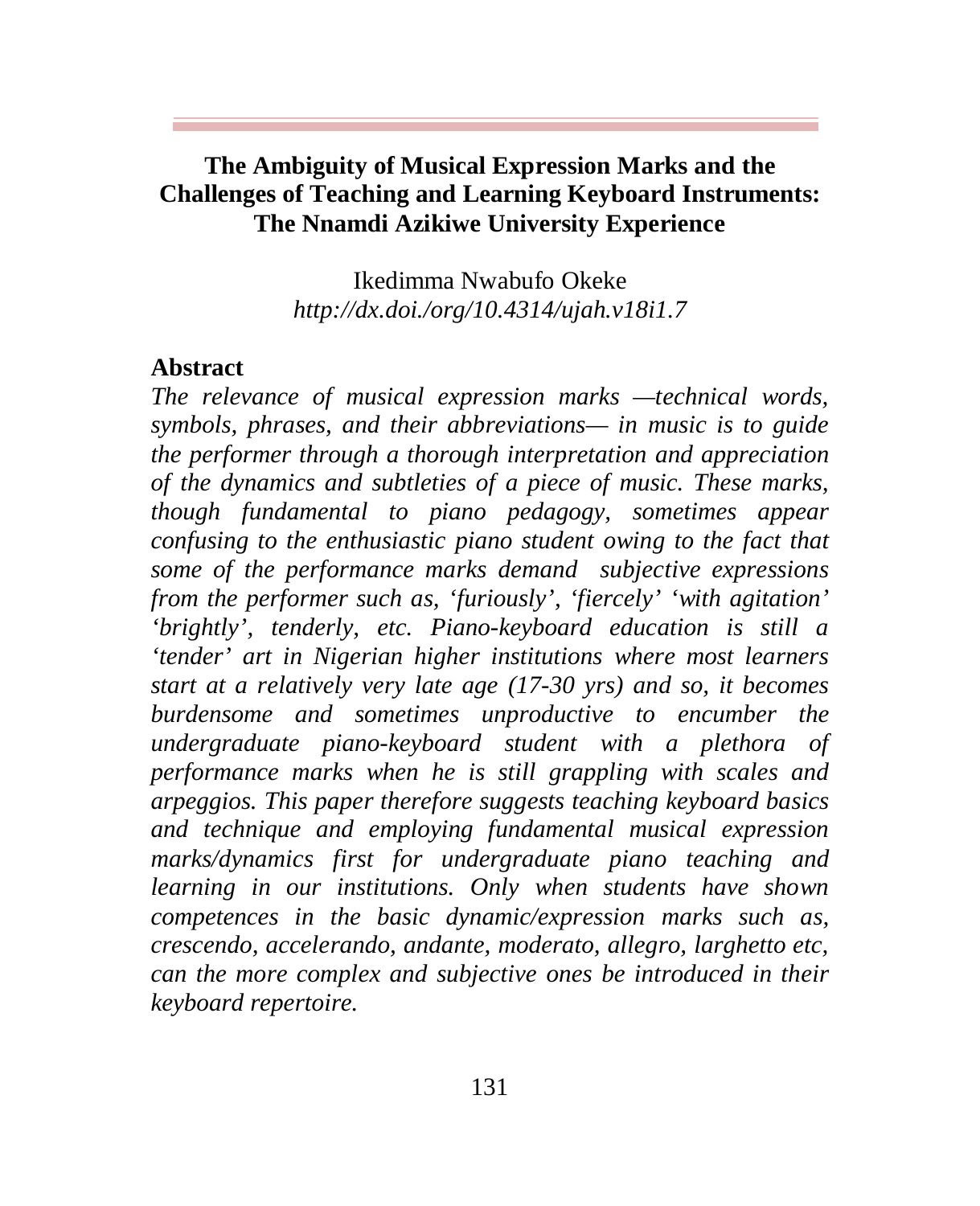# **Introduction**

The New Harvard dictionary of Music (2001) defines musical expression/performance marks as 'symbols and words or phrases and their abbreviations employed along with musical notation to guide the performance of a work in matters other than pitches and rhythms'. These marks in general affect *dynamics, tempo, and articulation.* Performance marks also have been defined as, 'Words, abbreviations, and symbols employed along with the notation of pitch and duration to indicate aspects of performance (The New Harvard dictionary of Music, 2001). These marks also may be tempo indications, dynamic marks, technical instructions, marks for phrasing and articulation, and designations for the character of the piece or section. Expression/performance marks may be used synonymously in music.

These expression/performance marks punctuate virtually all forms of music (vocal/instrumental/orchestral/ensemble, etc.), and particularly piano music. Piano teaching/learning also is a basic feature of undergraduate studies. Even when students feature in other instrumental/orchestral studies and performances, piano practice and playing is compulsory! The curriculum of music studies is designed to feature 'Keyboard studies' as a preliminary and preparatory course for piano playing. This makes piano teaching/learning a serious issue in the higher institutions and one of the major challenges to this goal is the problem of 'overnotation': a situation where expression/performance marks blur proper interpretation and appreciation of music.

# **The Piano and its History with Musical Dynamics**

The piano was born out of the quest to have a keyboard instrument capable of yielding subtle degrees of soft (*piano)* and loud (*forte)*  dynamics by mere varying of the pianist's finger pressure. Because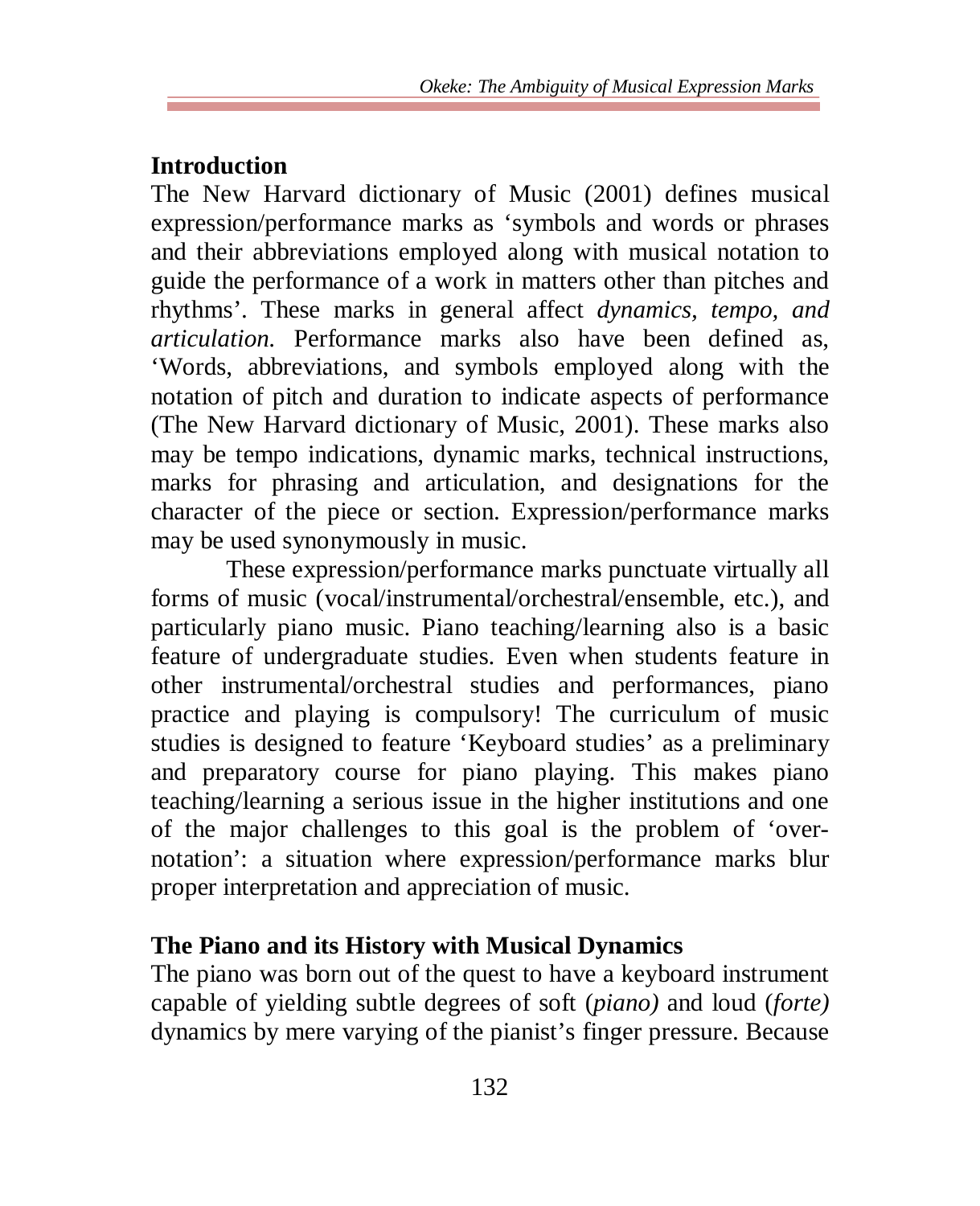earlier keyboard instruments (clavichord, harpsichord, pipe organ, spinet, etc) that were in use around the  $14<sup>th</sup>$  century could not deliver these subtleties in dynamics, the piano - a novelty of the  $17<sup>th</sup>$  century - became renowned. The piano actually derived its name from this capability of rendering soft-loud (*piano-forte)*, or loud-soft *(forte-piano)* dynamics, hence the original names of the instrument, piano-forte or forte-piano(Wikipedia Encyclopedia, 2013).

Given the dynamic nature of the piano and its fame during the Classical period, ambitious composers of the neo-classical, Romantic, and the modern era experimented more on the capability of the instrument; composing and performing works that could capture the expressive powers of the instrument to the fullest. Franz Listz, for example, was famed for making the piano 'sing' at his touch (Kamien, 1986). These composers, as it were, demanded versatility from the instrument. The novelty that the piano could yield subtle dynamics (*p, pp, ppp, f, ff, fff)* by mere finger manipulations seemed to have mesmerized Neo-Classical, Romantic and Modern composers a lot. From these eras came various compositions with unusual, highly subjective and exotic dynamics and performance/expression marks such as, *gracefully, with feeling, majestically, with fury, with fire,* etc. Some of the fundamental and traditional dynamic markings such as, *piano, forte, fortissimo, crescendo, diminuendo, ritardando etc,* appeared to have lost cognizance. It was as if the entire performance dynamics of every musical work were at the 'pleasure' of the pianist.

Romanticism (1820-1900), a school of thought and also a period in the arts, came with a cultural movement that stressed emotion, imagination, and individualism (Kamien, 1986). Kamien (1986) further explained that: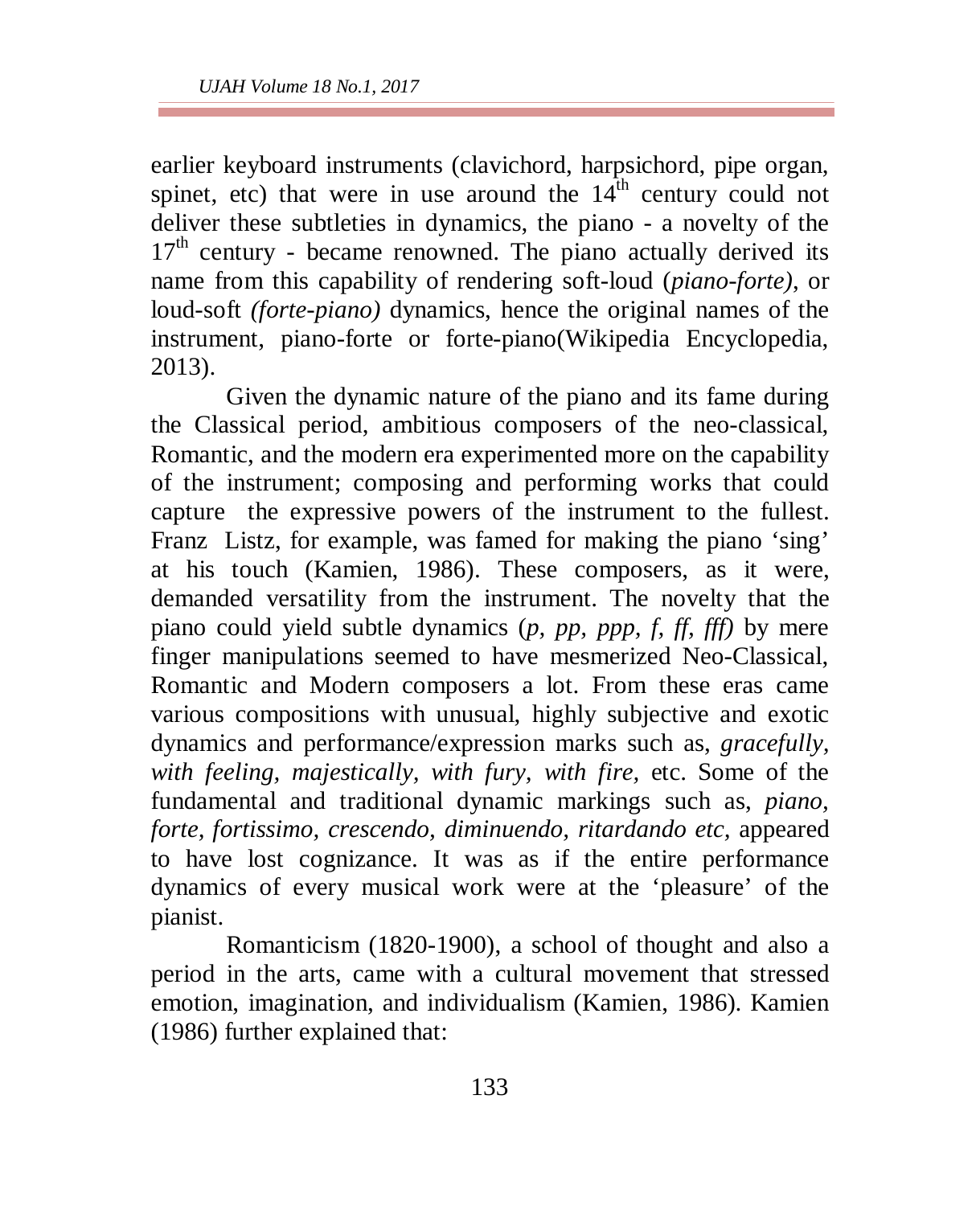In part, Romanticism was a rebellion against the neoclassicism of the eighteenth-century and the age of reason. Romantic writers broke away from time-honoured conventions and emphasized freedom of expression. Painters used bolder, more brilliant colours and preferred dynamic motion to gracefully balanced poses (p.294).

Emotional subjectivity was the hallmark of the Romantic spirit! The New Harvard dictionary of Music (2001) captures the Romantic style more appropriately thus, 'Romantic thus came to signify freedom from the Classical tradition and, in its place, the uncontrolled play of the individual creative imagination, with resulting connotations of the highly idiosyncratic and even the fantastic'. The influence of the Romantic style on music is so conspicuous that one cannot describe or analyze Romantic music without recourse to its unprecedented emphasis on self expression and individuality of style. There was also a universe of feeling that included flamboyance and intimacy, unpredictability and melancholy.

# **Analysis of Some Fundamental Musical Expression/Performance Marks**

| $=$ $\frac{1}{2}$ $\frac{1}{2}$ $\frac{1}{2}$ $\frac{1}{2}$ $\frac{1}{2}$ $\frac{1}{2}$ $\frac{1}{2}$ $\frac{1}{2}$ $\frac{1}{2}$ $\frac{1}{2}$ $\frac{1}{2}$ $\frac{1}{2}$ $\frac{1}{2}$ $\frac{1}{2}$ $\frac{1}{2}$ $\frac{1}{2}$ $\frac{1}{2}$ $\frac{1}{2}$ $\frac{1}{2}$ $\frac{1}{2}$ $\frac{1}{2}$ $\frac{1}{2$ |                       |
|------------------------------------------------------------------------------------------------------------------------------------------------------------------------------------------------------------------------------------------------------------------------------------------------------------------------|-----------------------|
| <b>Expression</b>                                                                                                                                                                                                                                                                                                      | <b>Interpretation</b> |
| Pianissimo(pp)                                                                                                                                                                                                                                                                                                         | Very soft             |
| Mezzo piano (mp)                                                                                                                                                                                                                                                                                                       | Moderately soft       |
| Piano(p)                                                                                                                                                                                                                                                                                                               | Soft                  |
| Mezzo voce (mv)                                                                                                                                                                                                                                                                                                        | Medium tone           |
| Mezzo forte (mf)                                                                                                                                                                                                                                                                                                       | Moderately loud       |
| Forte $(f)$                                                                                                                                                                                                                                                                                                            | Loud                  |

 *Table 1(a):Words Showing Strength of Tone*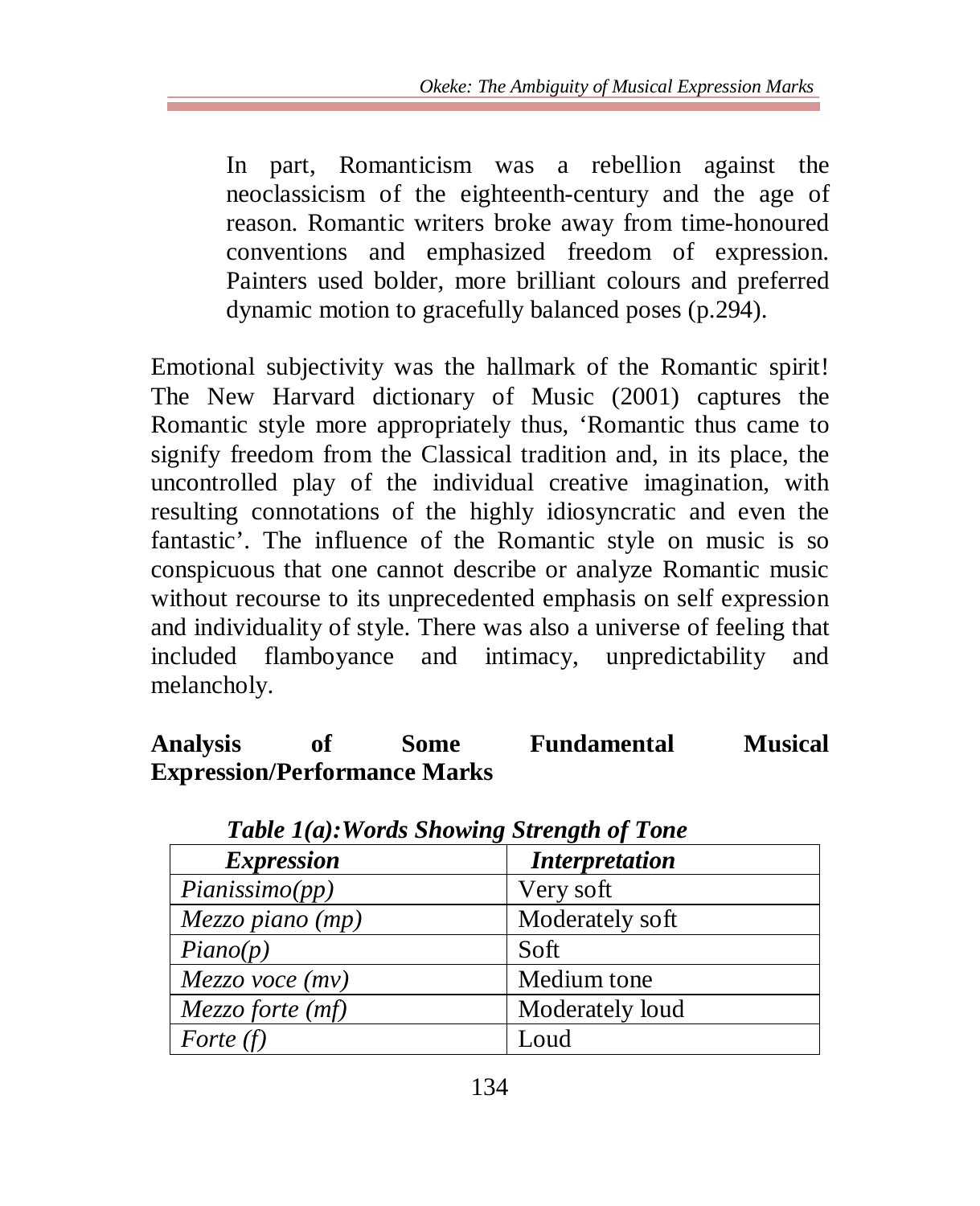| <i>Fortissimo (ff)</i>        | Very loud                        |
|-------------------------------|----------------------------------|
| Crescendo or $\lt$            | Gradually becoming louder        |
| Decrescendo/Diminuendo or $>$ | <b>Gradually becoming softer</b> |
| Sforzando (sf)/Forzando(f)    | Accented                         |
| Reinforzando (rf)             | Strengthening the tone           |

**Table 1(b):** *Words Showing Speed*

| <i><b>Expression</b></i> | <i>Interpretation</i>        |
|--------------------------|------------------------------|
| Grave                    | Extremely slow, solemn       |
| Lento                    | Slow                         |
| Largo                    | <b>Broad</b>                 |
| Larghetto                | Rather broad                 |
| Adagio                   | Slow, leisurely              |
| Andante                  | Going <i>at an</i> easy pace |
| Andantino                | At a moderate pace, but as   |
|                          | slow as andante              |
| Moderato                 | Moderate speed               |
| Allegretto               | Rather fast                  |
| Allegro                  | Fast                         |
| Vivace                   | Lively                       |
| Presto                   | Very quick                   |
| Prestissimo              | As fast as possible          |
| Accelerando              | Getting gradually faster     |
| Rallentando              | Getting gradually slower     |
| Ritardando               | Retarding the speed          |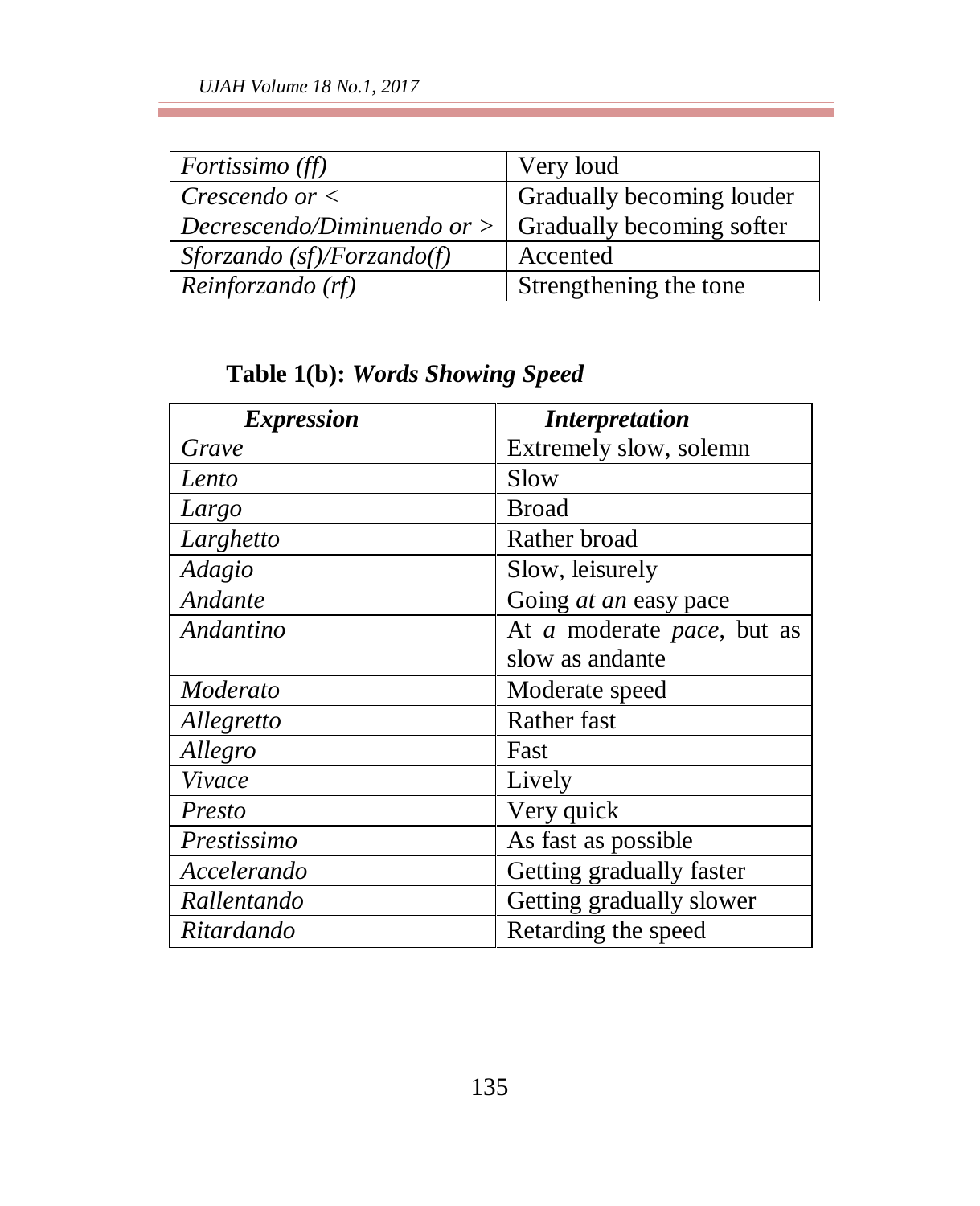Although some of the fundamental expression marks above show some degree of subjectivity and vagueness in interpretation like *vivace* (lively), but the rest of the expression marks are relatively clear and objectively interpretable. *Vivace* is vague in the sense that it demands the involvement of the performer's mood: it takes a lively mood to play in a lively manner. Also what degree of liveliness is required for the precise realization of the term *vivace*?. However, a unique instrument that could measure accurately the speed of a piece of music was developed by Johann Nepomuk Maezel (1772-1838). This instrument is called the Maelzel Metronome. The instrument is pyramid shaped, contains a mechanism based on the principle of the double pendulum, i.e., an oscillating rod with a eight at each end, the upper weight being movable along a scale.

Clockwork maintains the motion of the rod and provides the ticking. By adjusting the movable weight away from or toward the axis, the pendulum's swinging and the ticking, can be made slower or faster, respectively. Some modern electric metronomes do not rely on a pendulum, frequently supplementing or replacing the ticking with a blinking light (The New Harvard dictionary of Music (2001). The pendulum beats so many times in a minute, according to the figure to which the sliding weight is set. If the weight is set to the figure 60, the pendulum will beat 60 times in a minute, that is, once a second. If, for example, we see the 'metronome mark' *crotchet= 126*, it means that the sliding weight should be set at the figure 126, when the pendulum, on being set in motion, will show the speed of the *crotchets- 126* in a minute (A Handbook of Musical Knowledge, 1972).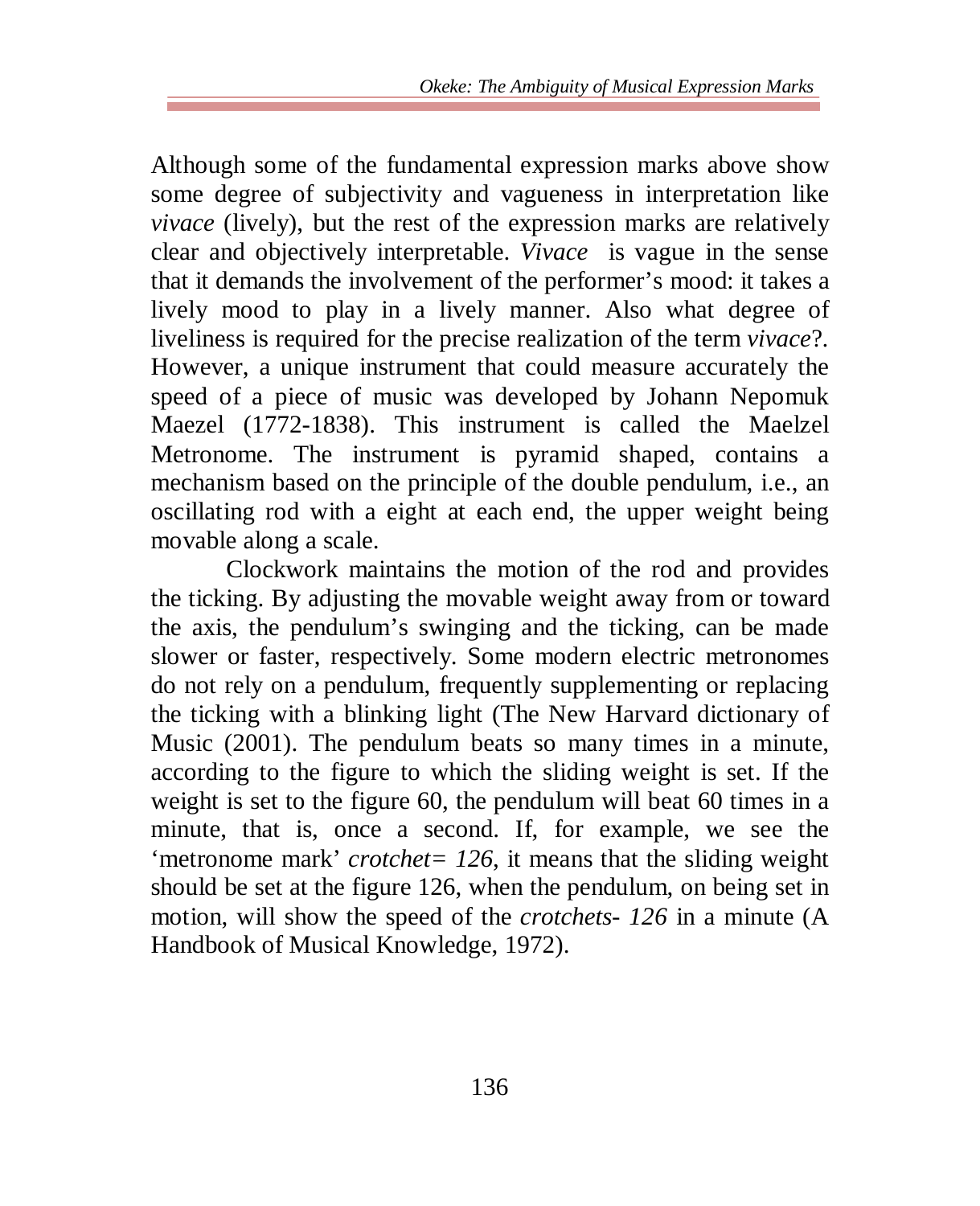*UJAH Volume 18 No.1, 2017*

## **Analysis of Some Vague and Subjective Musical Expression/Performance Marks**

| O CHULUI LAPI COOLUIO<br><b>Expression</b> | <b>Possible Interpretation</b> |
|--------------------------------------------|--------------------------------|
| Agitato                                    | in an agitated manner          |
| $\overline{A}$ nimato                      | Animated                       |
| Appassionato                               | Impassioned                    |
| Cantabile                                  | in a singing style             |
| Capriccioso                                | Fanciful                       |
| Con anima                                  | with soul                      |
| Con brio                                   | with vivacity                  |
| Con expression                             | with expression                |
| Con energia                                | with energy or force           |
| Confuco                                    | With fire                      |
| con grazia                                 | with grace                     |
| Con moto                                   | with motion                    |
| Con spirit                                 | with spirit                    |
| Con tenerezza                              | with tenderness                |
| Deciso                                     | Decided                        |
| Delicato                                   | Delicately                     |
| Dolce                                      | Sweetly                        |
| Energico                                   | in an energetic manner         |
| Espressivo                                 | Expressively                   |
| Forza                                      | Force                          |
| Furioso                                    | with fury                      |
| Grandioso                                  | Grandly                        |
| Grazioso                                   | Gracefully                     |
| Leggirro                                   | Lightly                        |
| <b>Maestoso</b>                            | Majestic                       |

 **Table 2: General Expressions**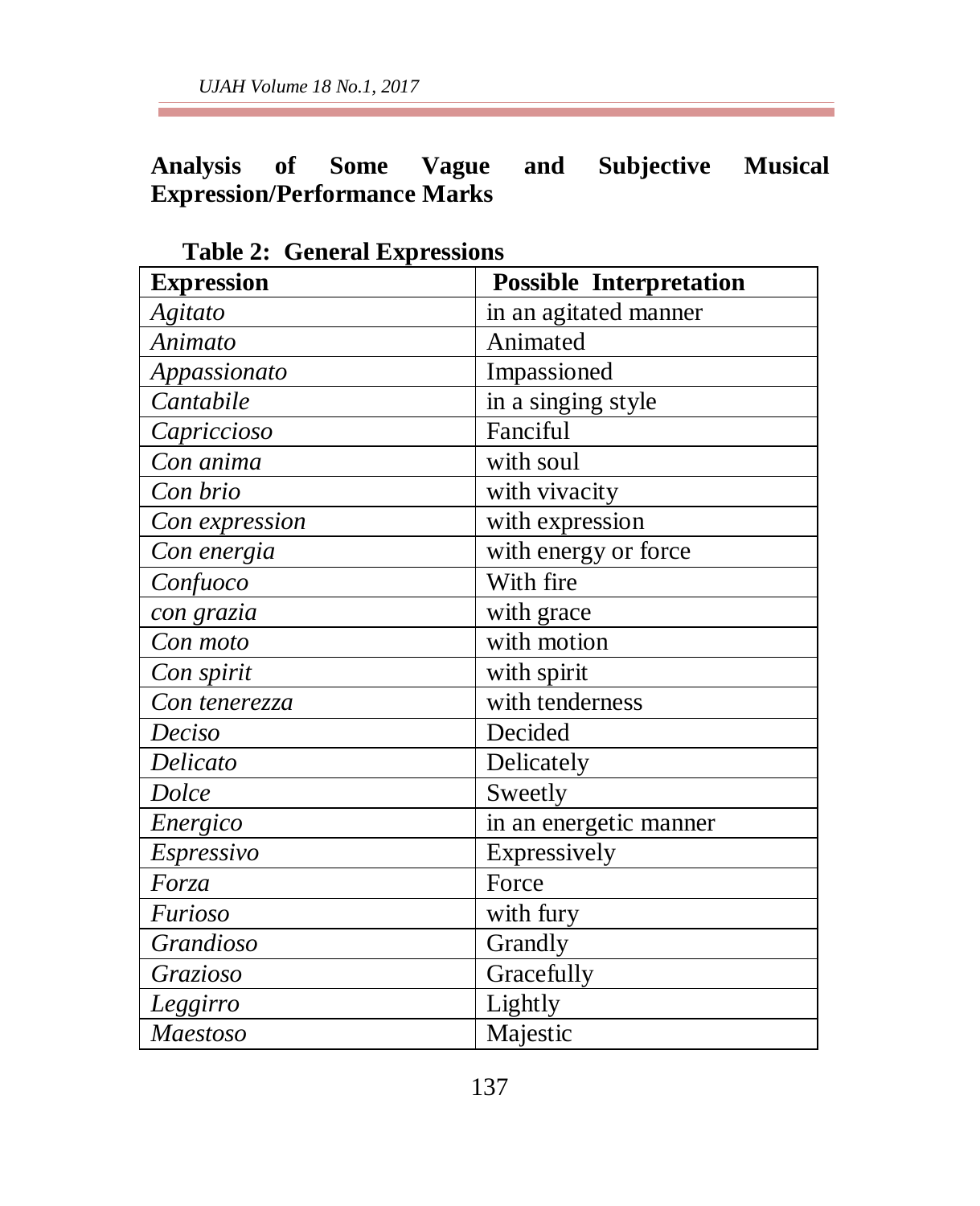| Martellato        | with great force             |
|-------------------|------------------------------|
| Mesto             | in a pensive, sad manner     |
| Pesante           | Heavily                      |
| Piacevole         | In a pleasing manner         |
| Pomposo           | Pompously                    |
| Risoluto          | in a resolute manner         |
| Rubato            | Robbed                       |
| Scherzando        | in sprightly, playful manner |
| Serioso           | Seriously                    |
| Sonore            | Sonorous                     |
| sotto voce        | in a subdued manner          |
| Teneramente       | Tenderly                     |
| <i>Tranquillo</i> | Tranquilly                   |

The list is inexhaustible! Several of these exotic expression marks, though still relevant to music or piano interpretation, but one wonders how many pianists that can memorize all of them, how much more applying them appropriately.

## **Some Fundamental Principles of Piano Pedagogy**

Piano pedagogy is the study of the teaching/learning of piano playing (Wikipedia Encyclopedia, 2014). The preoccupation of the piano teacher is to find the best principles and approaches that can yield the best results in his art. He makes sure the learner is engaged in the appropriate path to competence by organizing the content of study appropriately. This is done most often through formal or private instructions referred to as piano lessons. What is the basic content of piano studies and what actually is the piano teacher expected to teach? Piano pedagogy actually involves the study of the teaching of the motor, intellectual, problem solving,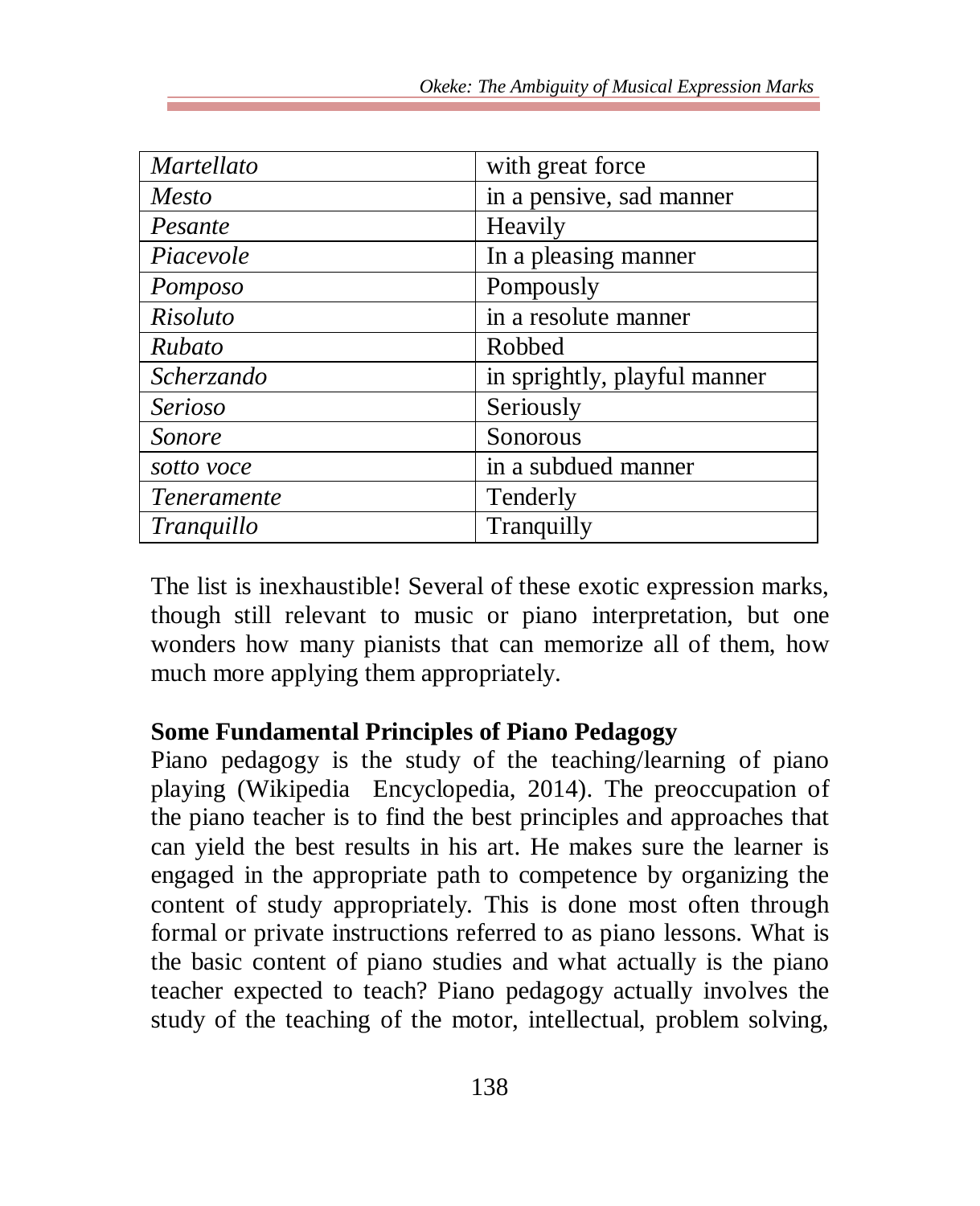and artistic skills involved in playing the piano effectively (Wikipedia Encyclopedia, 2014). This integrates many aspects of music, for example:

*Ear training-* This involves listening to quality performances of 'descriptive and strikingly expressive music', as a means of sensitizing the student to the meaning of music (music appreciation).

*Rhythm-* Teaching rhythm is important for the student to be able to learn a piece accurately, but also important for students to confidently perform a practical piece. The importance of having an internal metronome plays a huge part when teaching rhythm.

*Technique-* Good piano playing technique involves the simultaneous understanding in both the mind and the body of the relationship between the elements of music theory, recognition of musical patterns in notation and at the fingertips, the physical landscape of the entire range of the keyboard, finger dexterity and independence, And a wide range of touch and tone production for a variety of emotional expressions. Skills in all of these areas should always be nurtured and developed for the sake of expressing oneself more effectively and naturally through the sound of the piano, so that the elements of technique would sound alive with musicality.

*Sight reading-* Sight- reading heavily depends on the students' ability to understand rhythm, and recognize musical patterns. Teaching sight-reading can include teaching students to recognize intervals, scale passage patterns, note reading and the ability to internalize rhythm.

*Memorization-* Memorization is often needed when students want to perform a piece confidently. It gives the student ability and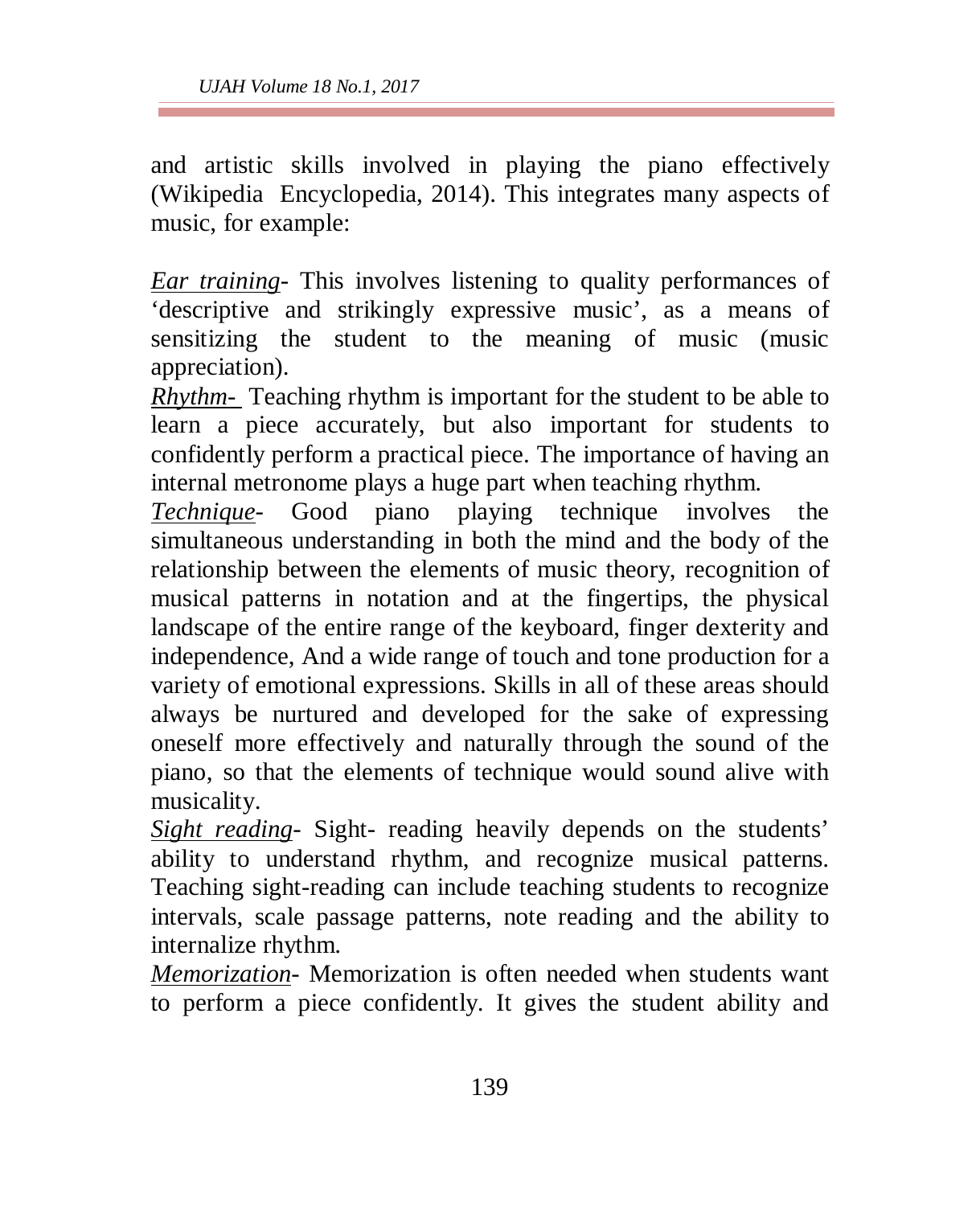freedom to experience the music for all of its intricate musicality opposed to focusing on the technicality of notes and rhythm.

*Improvisation-* The modern trend of piano lessons tends to lean toward an overemphasis on learning notation, and neglects the nurturing needed for developing the creative spirit and sensitive ears which lead to expressive music-making. Studies point to the need for using multiple approaches in learning musical skills which engage both sides of the brain- the analytical and the intuitive- for students to master all aspects of playing. Therefore, teaching improvisation skills may help students take ownership of the expressive quality of the music they make, and to keep music learning and practicing alive and interesting.

The interpretation of expression and performance marks, though an aspect of 'piano technique', was not highlighted among the fundamental contents of piano pedagogy. This does not imply that it is irrelevant but that it is secondary. If the piano tutor ignores the fundamentals of *ear training, rhythm, improvisation, memorization, technique, etc, and jumps to performance dynamics* and their interpretation, the entire endeavour is bound to be unproductive.

## **Applying Learning Theories to Piano Pedagogy**

Several learning theories that apply to piano abound but one remarkable type of learning crucial to piano pedagogy is the 'competency-based learning'. This is a type of learning that suggests the presentation of learning in strata, that is, in stages of simple- intermediate- difficult, and not the other way round. The Wikipedia Encyclopedia (2013) describes Competency-based learning thus:

> Competency-based learning or competency-based education and training is an approach to teaching and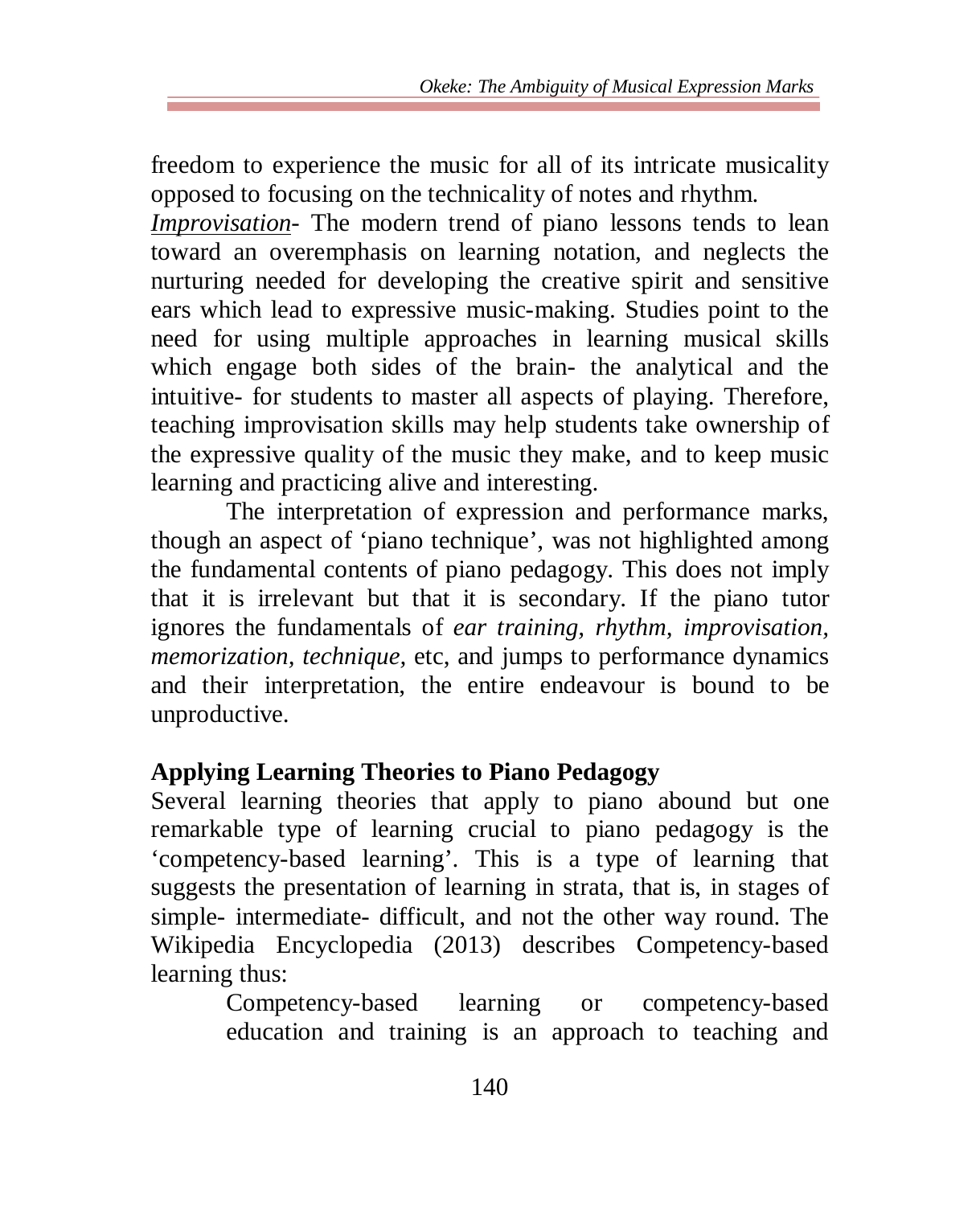learning more often used in learning concrete skills than abstract learning. It differs from other non-related approaches in that the unit of learning is extremely fine grained. Rather than a course or a module, every individual skills/learning outcome known as a competency is one single unit. Learners work on one competency at a time, which is likely a small component of a larger learning goal. The student is evaluated on the individual competency, and only once they have mastered it do they move on to others. After that, higher or more complex competencies are learned to a degree of mastery and isolated from other topics. Another common component of competency-based learning is the ability to skip learning modules entirely if the learner can demonstrate they already have mastery. That can be done either through prior learning assessment or formative testing. Competency-based learning is learnerfocused and works naturally with independent study and with the instructor in the role of facilitator.

The implication of this form of learning to piano pedagogy is that it encourages learners to work on one competency at a time, which is likely a small component of a larger learning goal. Also the learner is can easily move on to higher learning modules or skip learning modules entirely if he can demonstrate competence in a given level. This approach can de-emphasize performance marks interpretation in piano teaching/learning until the learner is considered capable of handling it.

Gann (2014) made a strong case against 'over-notation' thus:

Every composer whose music shows any originality knows, from rehearsal experiences, how inadequate even the most meticulous notation is to get across one's feel for a piece.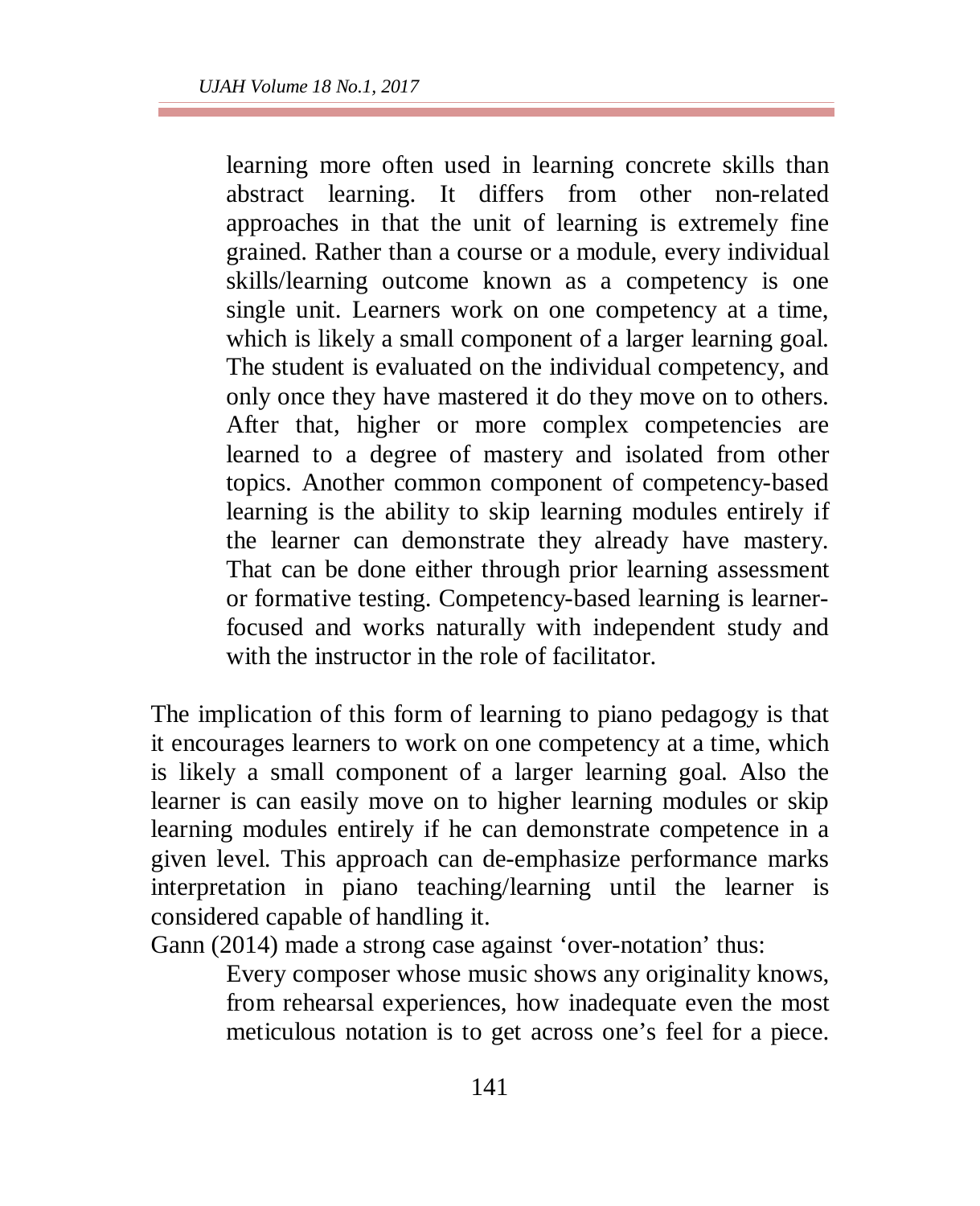We have no way to represent on paper the *momentum* of a particular tempo, the nature of an energy level. We have all had experiences in which the tempo was exactly right but the energy all wrong, while someone else might play the passage at a slower tempo but get the energy perfect… In fact, the heavy use of expression markings is tied to a particular conception of music, a conception that carries with it the conceit of the sounds being delicate, precious. Everything proceeds in gestures; wisps of sound crescendo out of nowhere and diminuendo back *al niente,* the musical continuity always starting and stopping. The sound is supposed to be in constant flux, always either working up toward a climax or moving away from one. This delicate, precious aesthetic has little in common with most of the world's music: mediaeval, African, Asian, vernacular, jazz, or anything else. There is no reason at all that the delicate aesthetic should enjoy a privileged paradigm according to which composers should notate their music.

Gann's case is clear: music can exist in its pure form and still convey meaning. The practice of adorning compositions with weird marks and dynamics came from the post-classical and Romantic ideology- a cultural movement that stressed emotion, imagination, and individualism a cultural movement that stressed emotion, imagination, and individualism. 'Romantic thus came to signify freedom from the Classical tradition and, in its place, the uncontrolled play of the individual creative imagination, with resulting connotations of the highly idiosyncratic and even the fantastic' (The New Harvard dictionary of Music, 2001). Even Beethoven's success has been attributed largely to the fact that he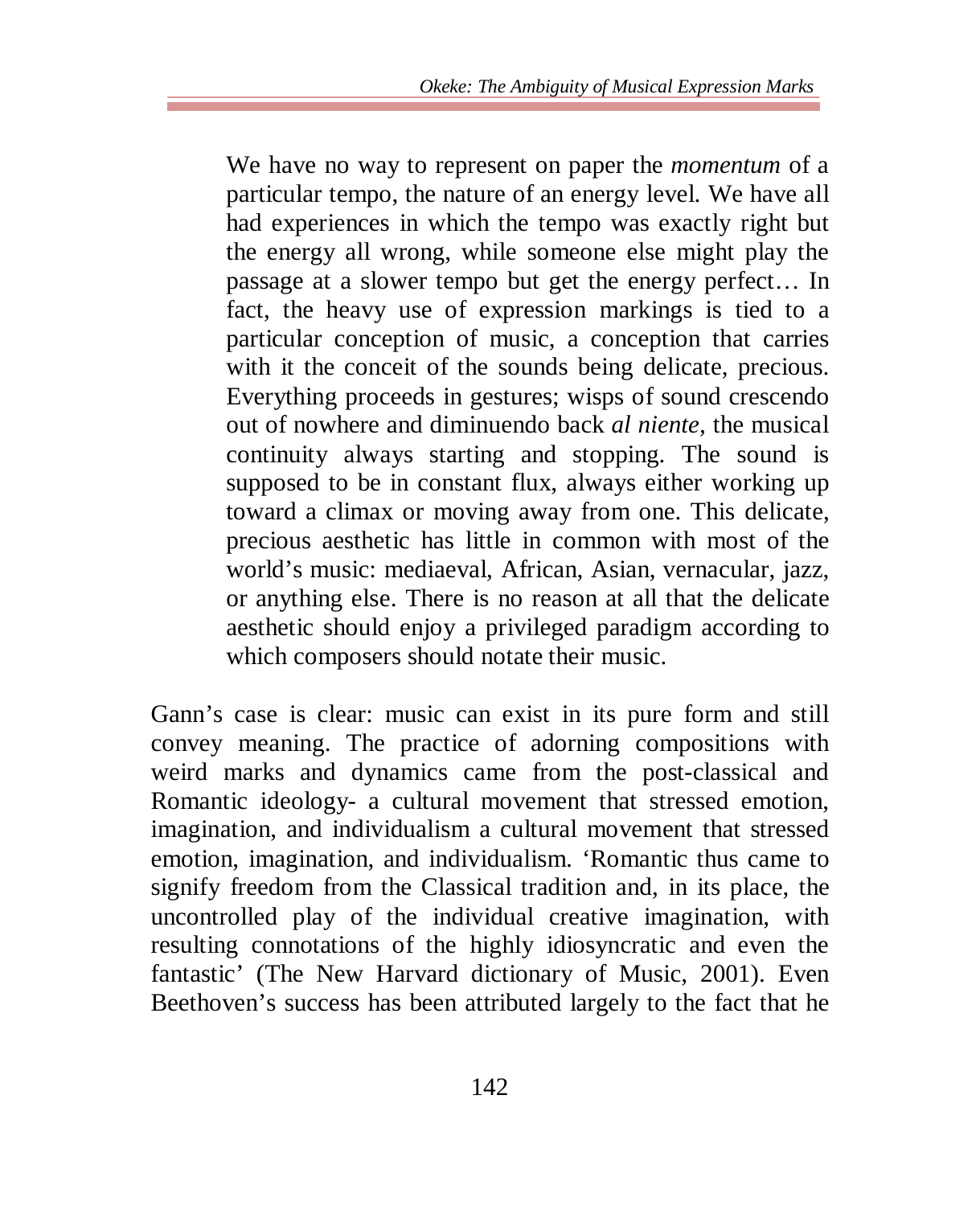put very few subtleties in his music (Glann, 2014). In fact Glann (2014) further submits that:

> …while there is plenty of evidence that loads of detail in a score make it more impressive-looking and likely to win awards, there is no evidence at all that audiences love listening to music with loads of detail. The desire for detail is the  $20<sup>th</sup>$  Century update on the  $19<sup>th</sup>$  Century academic fallacy, according to which  $19<sup>th</sup>$  Century fugues are listened to today.

#### **Excerpts of Some Typical Piano Scores**

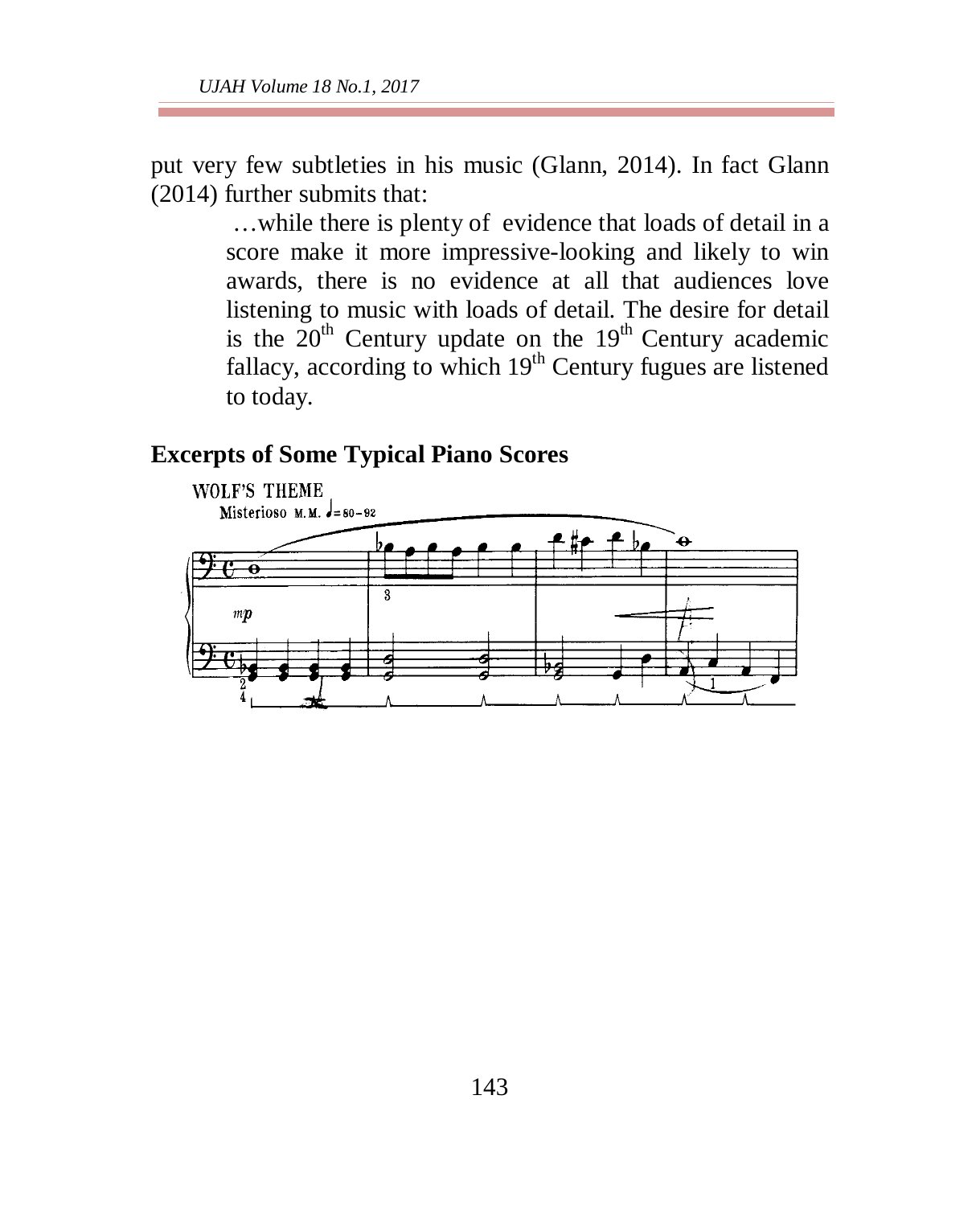ب



In the meantime, Peter, without the slightest fear, stood behind the closed gate watching all that was going on.

He ran home, took a strong rope and climbed up the stone wall. One of the branches of the tree, around which the wolf was walking, stretched out over the wall. Grabbing hold of the branch, Peter lightly climbed over onto the tree.

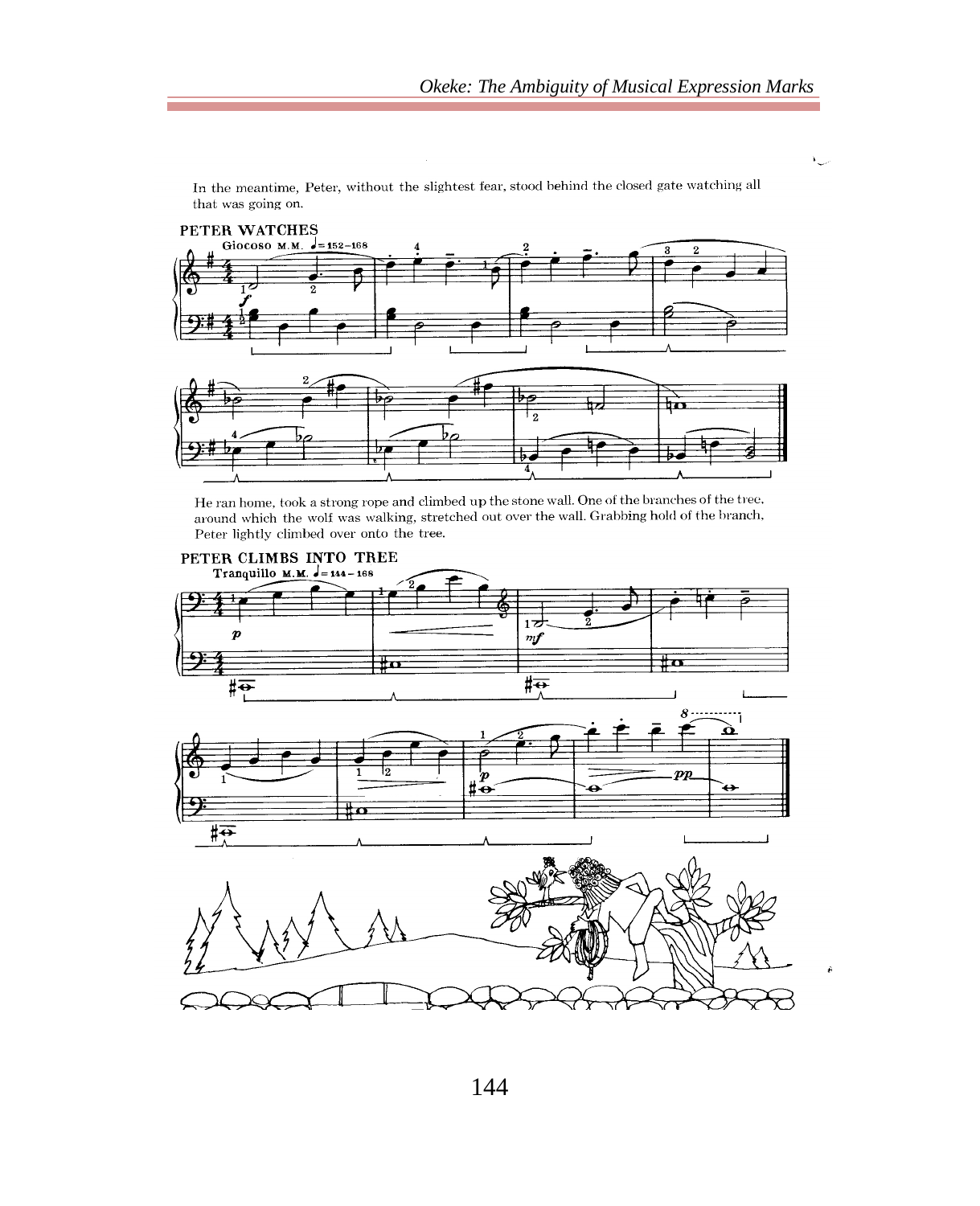

And the wolf walked around and around the tree, looking at them with greedy eyes.



145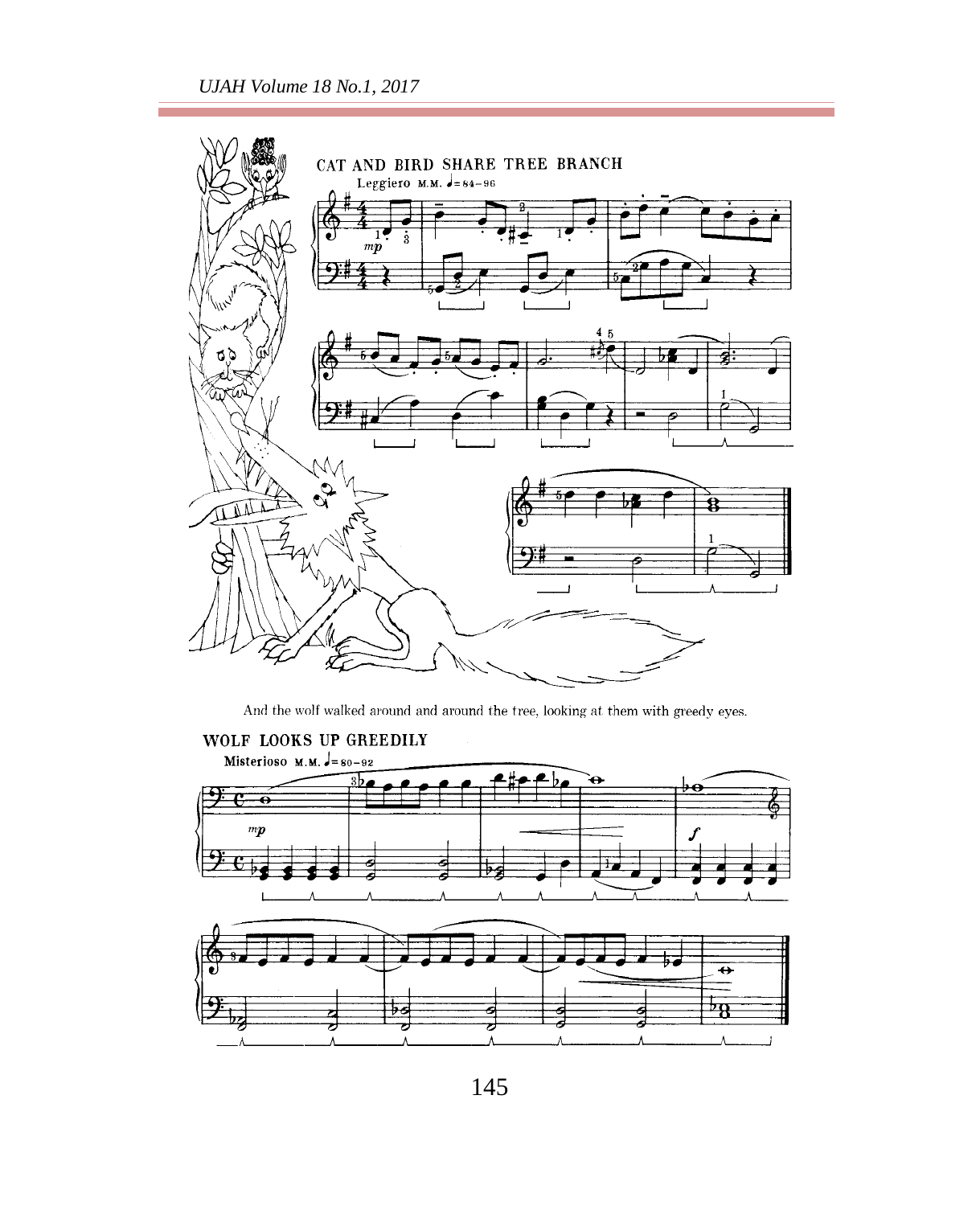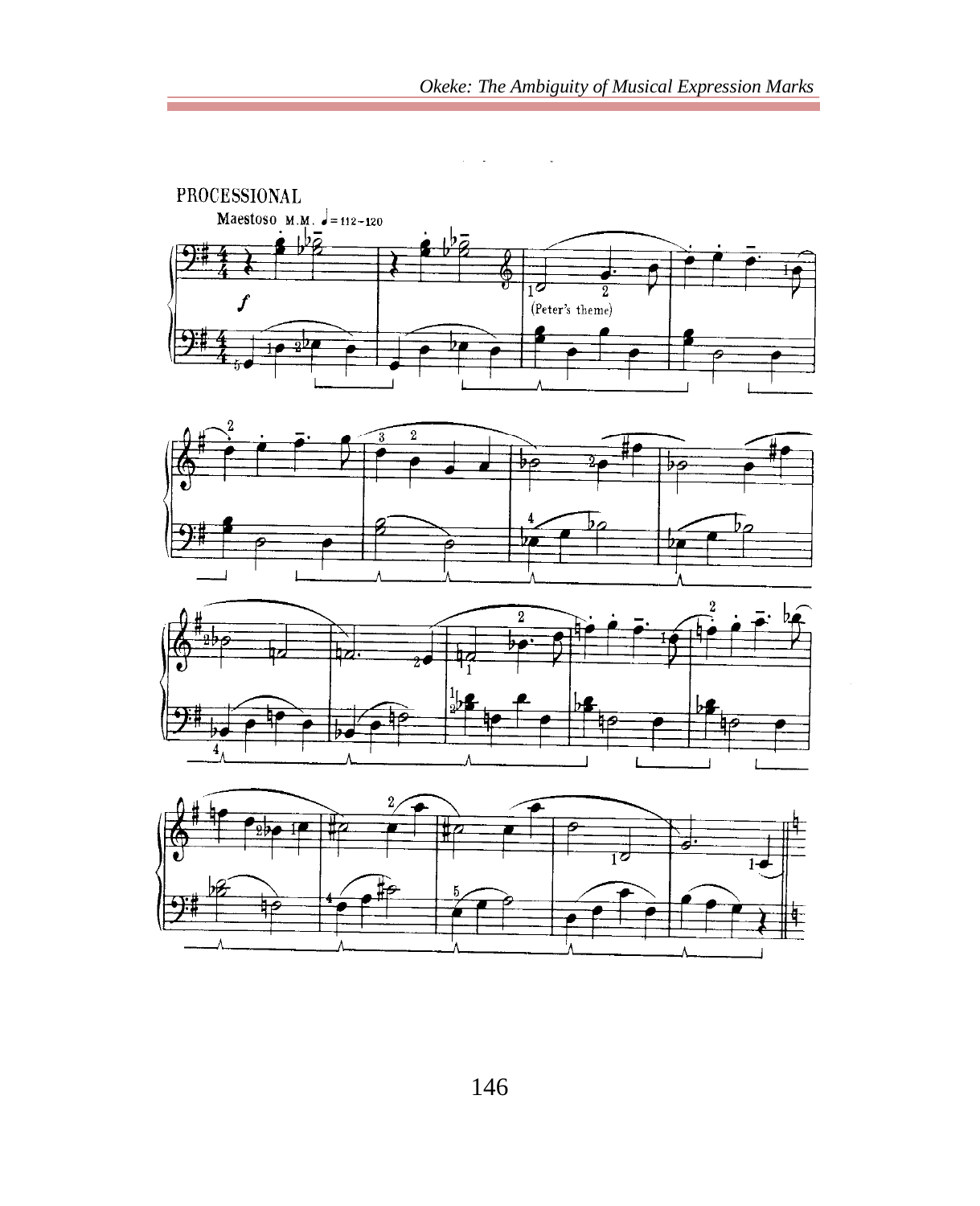